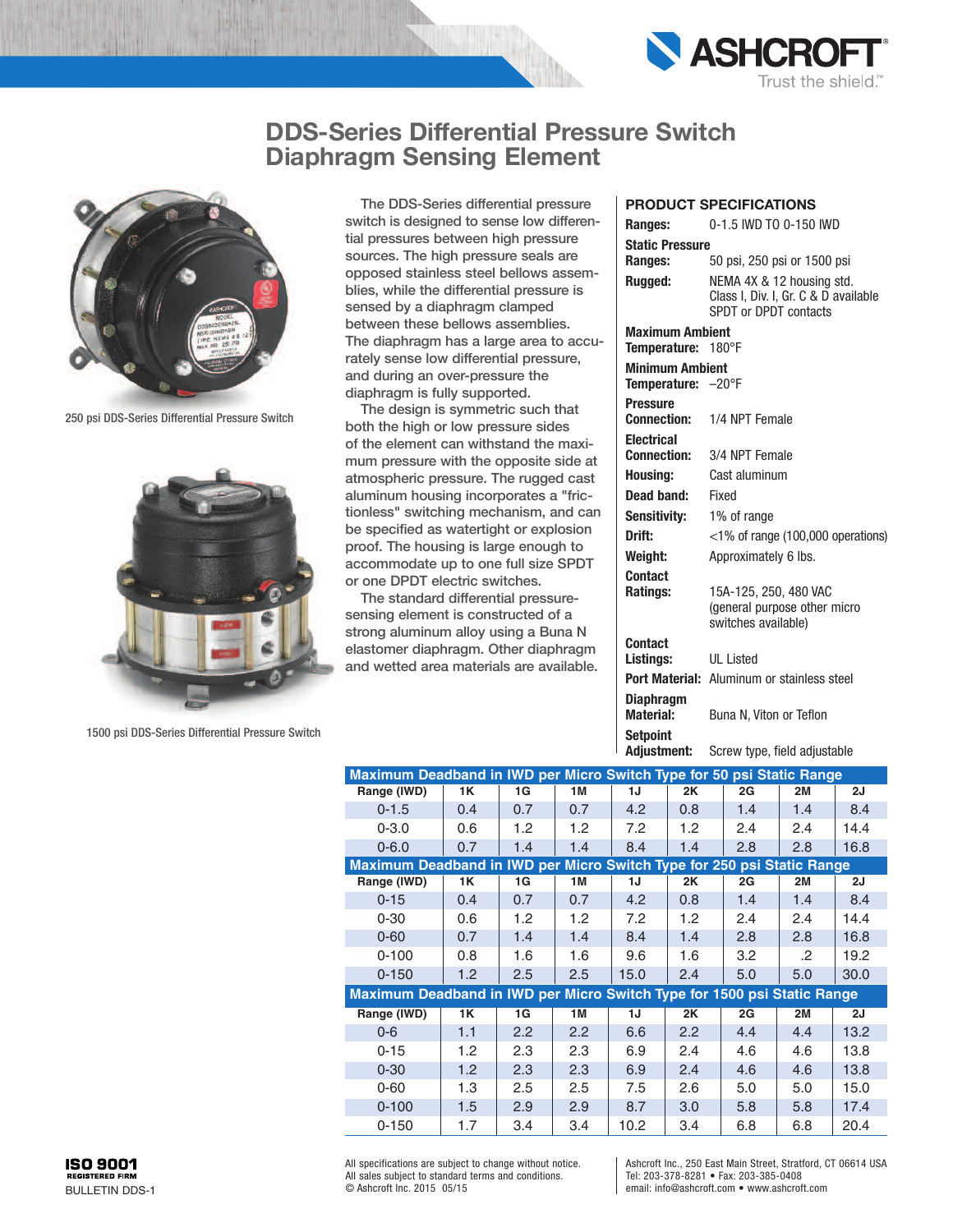

### **HOW TO ORDER:**

| <b>Part Number:</b>                                                                                                                                                                                                                  | <b>DDS</b> | N4 | 1G | S | В | A | 25 | 100# - 60IWD | 15 | R<br>٠ | XC4 |
|--------------------------------------------------------------------------------------------------------------------------------------------------------------------------------------------------------------------------------------|------------|----|----|---|---|---|----|--------------|----|--------|-----|
| 1. Function: $\qquad \qquad$                                                                                                                                                                                                         |            |    |    |   |   |   |    |              |    |        |     |
|                                                                                                                                                                                                                                      |            |    |    |   |   |   |    |              |    |        |     |
|                                                                                                                                                                                                                                      |            |    |    |   |   |   |    |              |    |        |     |
| 4. Electrical Connection: <b>All any of the Connection</b>                                                                                                                                                                           |            |    |    |   |   |   |    |              |    |        |     |
| 5. Actuator Seal: Electric Contract of the Contract of the Contract of the Contract of the Contract of the Contract of the Contract of the Contract of the Contract of the Contract of the Contract of the Contract of the Con       |            |    |    |   |   |   |    |              |    |        |     |
|                                                                                                                                                                                                                                      |            |    |    |   |   |   |    |              |    |        |     |
| 7. Pressure Connection: University of the Connection of the Connection of the Connection of the Connection of the Connection of the Connection of the Connection of the Connection of the Connection of the Connection of the        |            |    |    |   |   |   |    |              |    |        |     |
|                                                                                                                                                                                                                                      |            |    |    |   |   |   |    |              |    |        |     |
| 9. Static Pressure Setpoint <b>Contract Contract Contract Contract Contract Contract Contract Contract Contract Contract Contract Contract Contract Contract Contract Contract Contract Contract Contract Contract Contract Cont</b> |            |    |    |   |   |   |    |              |    |        |     |
|                                                                                                                                                                                                                                      |            |    |    |   |   |   |    |              |    |        |     |
|                                                                                                                                                                                                                                      |            |    |    |   |   |   |    |              |    |        |     |
|                                                                                                                                                                                                                                      |            |    |    |   |   |   |    |              |    |        |     |
|                                                                                                                                                                                                                                      |            |    |    |   |   |   |    |              |    |        |     |

| <b>1&amp;2 Function/Enclosure</b>                                                                      |                   |  |  |  |
|--------------------------------------------------------------------------------------------------------|-------------------|--|--|--|
| <b>Description</b>                                                                                     | <b>Order Code</b> |  |  |  |
| Single setpoint / fixed deadband<br>Watertight NEMA 4X housing                                         | DDSN4             |  |  |  |
| Single setpoint / fixed deadband<br>Explosion Proof, Class 1, Groups C & D, Class 2<br>Groups E, F & G | DDSN7             |  |  |  |

| <b>3 Micro Switch</b>                                                                       |                   |
|---------------------------------------------------------------------------------------------|-------------------|
| <b>Description</b>                                                                          | <b>Order Code</b> |
| General Purpose, SPDT - 15A @ 125/250/480 VAC                                               | 1G                |
| General Purpose, DPDT - 15A @ 125/250/480 VAC                                               | 2G                |
| Narrow Deadband, SPDT - 15A @ 125/250/480 VAC                                               | 1K                |
| Narrow Deadband, DPDT - 15A @ 125/250/480 VAC                                               | 2K                |
| Gold Contact, SPDT -1 A @ 125 VAC                                                           | 1M                |
| Gold Contact, DPDT - 1 A @ 125 VAC                                                          | 2M                |
| Hermetically Sealed, SPDT - 1A @125 VAC,<br>1A @ 28 VDC resistive, 0.5A @ 28 VDC Inductive  | 1J                |
| Hermetically Sealed, DPDT - 1A @ 125 VAC,<br>1A @ 28 VDC resistive, 0.5A @ 28 VDC Inductive | 2J                |

## **4 Electrical Connection – All models have a <sup>3</sup> ⁄4 NPT Female conduit connection Description Order Code** Screw Terminals on Micro Switch Screw Terminals on Micro Switch Screw Screw Screw Screw Screw Screw Screw Screw Screw Screw Screw Screw Screw Screw Screw Screw Screw Screw Screw Screw Screw Screw Screw Screw Screw Screw Sc

| 5 Actuator Seal                                     |            |  |  |  |
|-----------------------------------------------------|------------|--|--|--|
| <b>Description</b>                                  | Order Code |  |  |  |
| Buna N                                              |            |  |  |  |
| Viton (not available with 1500 psi Static Range H)  |            |  |  |  |
| Teflon (not available with 1500 psi Static Range H) |            |  |  |  |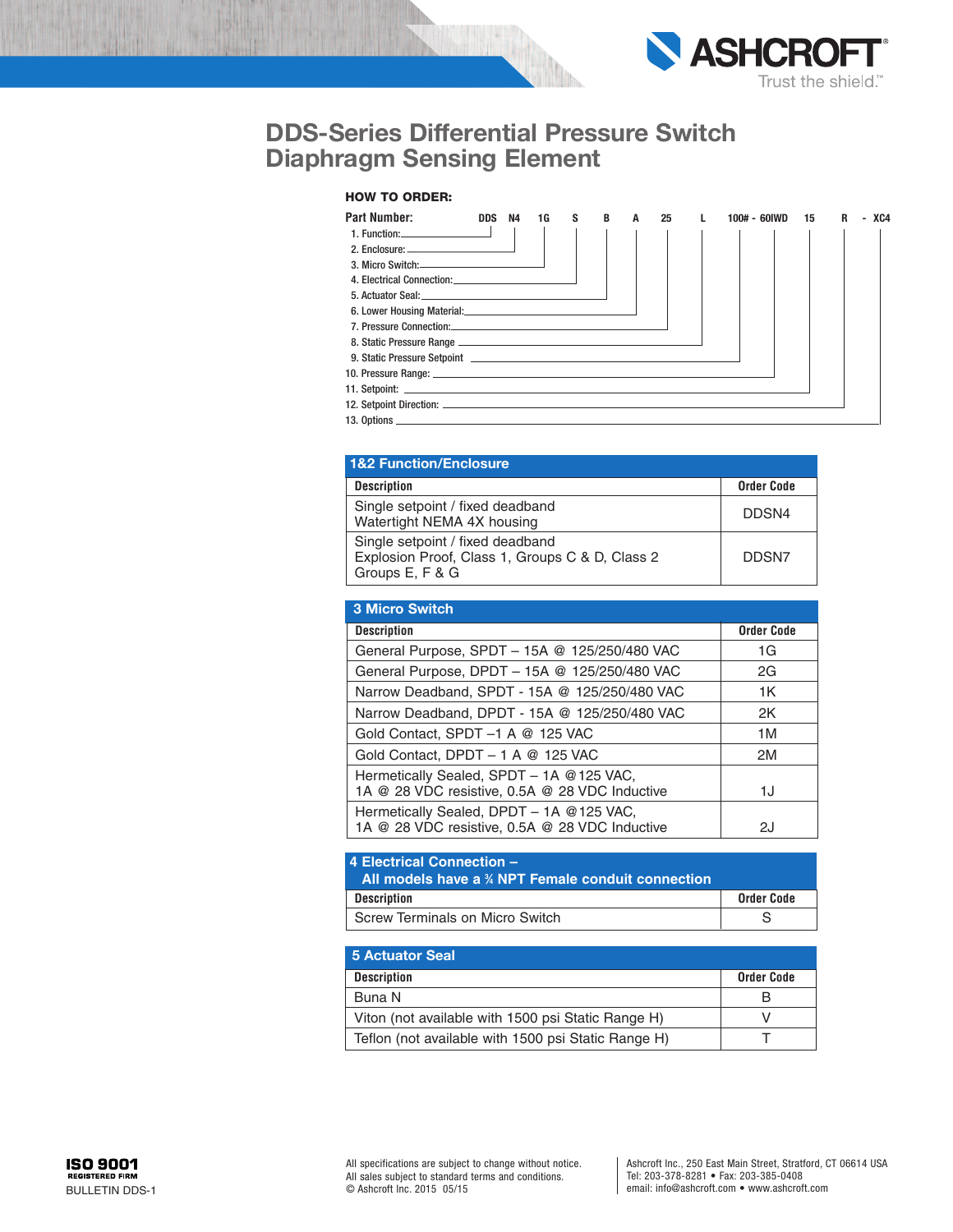

| <b>6 Lower Housing Material</b>          |                   |
|------------------------------------------|-------------------|
| <b>Description</b>                       | <b>Order Code</b> |
| Aluminum housing and process connections | Α                 |
| 316 SS housing and process connections   | S                 |
| <b>7 Pressure Connection</b>             |                   |
| <b>Description</b>                       | <b>Order Code</b> |
| 1/4 NPT Female                           | 25                |
|                                          |                   |

| <b>8 Static Pressure Range</b>                         |                   |
|--------------------------------------------------------|-------------------|
| <b>Description</b>                                     | <b>Order Code</b> |
| 50 psi maximum static pressure 0-1.5 through 0-0.6 IWD |                   |
| 250 psi maximum static pressure 0-15 through 0-150 IWD |                   |
| 1500 psi maximum static pressure 0-6 through 0-150 IWD | н                 |

| <b>9 Static Pressure Setpoint</b>                                                                                     |                   |  |  |  |
|-----------------------------------------------------------------------------------------------------------------------|-------------------|--|--|--|
| <b>Description</b>                                                                                                    | <b>Order Code</b> |  |  |  |
| Setpoint Static Pressure (5 characters maximum)<br>Units allowed #(psi), BR (Bar), KG (kg/cm <sup>2</sup> ), MP (MPa) |                   |  |  |  |
| No static setpoint required                                                                                           | <b>NSR</b>        |  |  |  |

| 10 Range                               |                             |                                           |                  |
|----------------------------------------|-----------------------------|-------------------------------------------|------------------|
| Inches of<br><b>Water Differential</b> | mBar<br><b>Differential</b> | mmH <sub>2</sub> 0<br><b>Differential</b> | kPa Differential |
| 1.5IWD                                 | 3.7MBD                      | 38MWD                                     | 0.37PD           |
| 3IWD                                   | 7.5MBD                      | 76MWD                                     | 0.75PD           |
| 6IWD                                   | 15MBD                       | 150MWD                                    | 1.5KPD           |
| 15IWD                                  | 35MBD                       | 350MWD                                    | 3.5KPD           |
| 30 IWD                                 | 75MBD                       | 750MWD                                    | 7.5KPD           |
| 60IWD                                  | 150MBD                      | 1500MWD                                   | 15KPD            |
| 100IWD                                 | 250MBD                      | 2500MWD                                   | 25KPD            |
| 150IWD                                 | 350MBD                      | 3500MWD                                   | 35KPD            |
|                                        |                             |                                           |                  |

| 11 & 12 Setpoint/Direction                                         |                   |  |  |  |
|--------------------------------------------------------------------|-------------------|--|--|--|
| <b>Description</b>                                                 | <b>Order Code</b> |  |  |  |
| Factory-set Rising (Increasing) setpoint<br>(5 characters maximum) | Е                 |  |  |  |
| Factory-set Decreasing setpoint (5 characters maximum)             |                   |  |  |  |
| Not factory set -                                                  | <b>NSR</b>        |  |  |  |

| <b>13 Options</b>                      |                   |
|----------------------------------------|-------------------|
| <b>Description</b>                     | <b>Order Code</b> |
| Stainless Steel tag wired to case      | <b>XNH</b>        |
| Dual 34 NPT Female conduit connections | X.JK              |
| <b>Certified Calibration Report</b>    | XC4               |
| Paper Tag                              | <b>XNN</b>        |